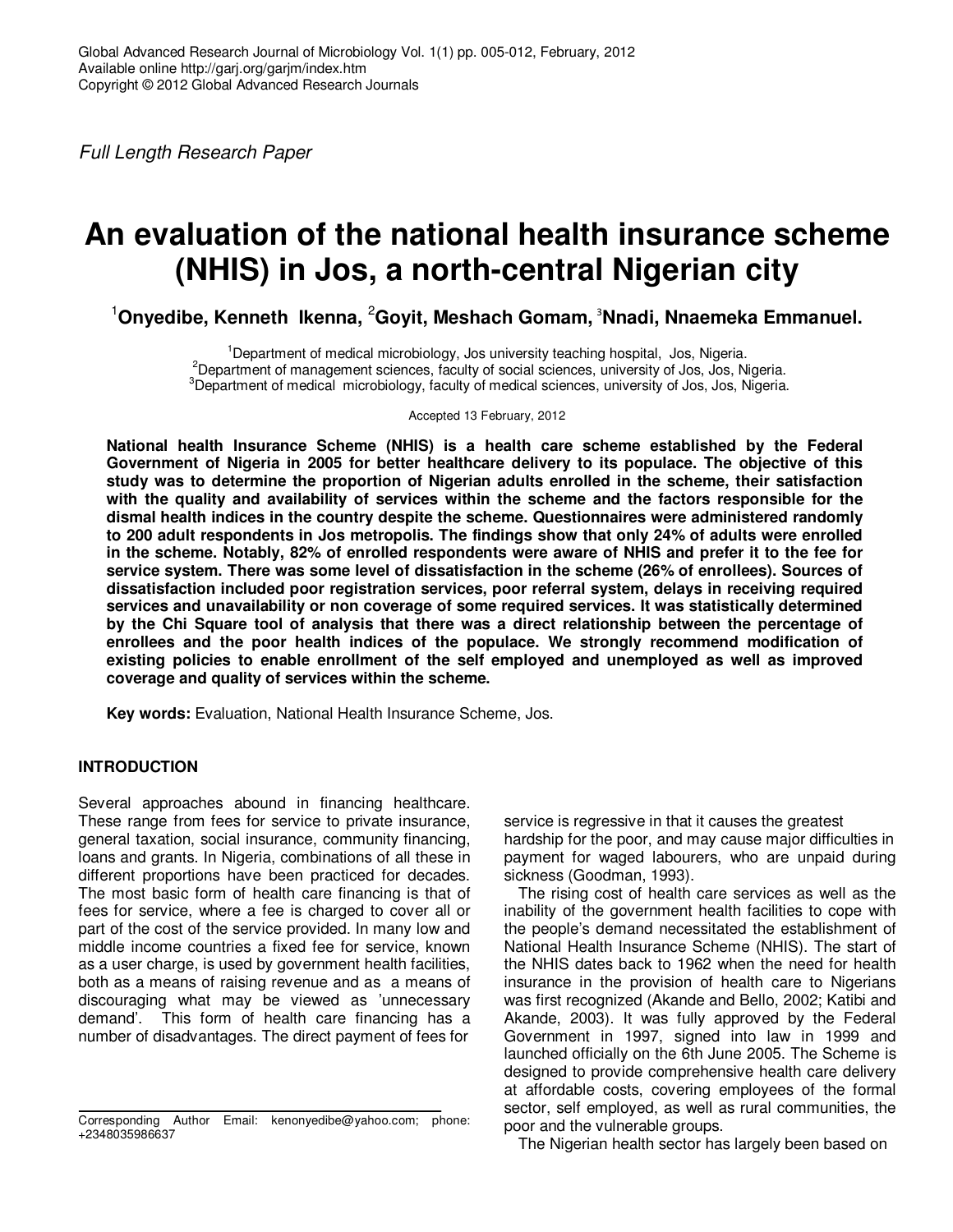a fee for service system with government funds supplementing in capital project financing. External loans and grants in form of technical assistance and free drugs especially for preventive services are common in Nigeria. The Global fund for HIV/AIDS, Malaria and Tuberculosis is one of such initiatives. Immunization campaigns are also supported by donor agencies. So far, the common man is yet to get the best of healthcare in Nigeria. The fee for service system takes so much from his pockets and leaves him unprepared for most medical expenses.

As a result of the possibility of very high and unpredictable medical costs, many users of the fee for service system arrange cover through private insurance schemes, where the risk of illness is pooled among the insured group. Private insurance schemes attempt to spread the risk of illness over all insurees and as such discriminate less against the sick than pure fee based systems (Green, 2007). Social insurance schemes on the other hand widen the base of private schemes with payments tied to wage levels. Contributions to the scheme are made by employees, employers, and in some cases the state. This system is identical for all enrolees, and the premiums are based on income rather than health status with collection systems for contributions organized within industrialized setting (Abel-Smith, 1992). In some countries social insurance systems have been the forerunners of national health systems through either national insurance or tax.

The Nigerian government instituted a social health insurance system in 2005 to bring succour to the plight of its citizens through the National Health Insurance Scheme (NHIS). Health insurance involves the application of insurance principles to cover cost of defined medical benefit packages. It involves risk sharing between those who will need the benefits and those who will not. It also involves spreading the burden of cost of healthcare services to the insured over time so that the insured can access services anytime without paying.

There is dearth of literature on the effect of various health financing options for low and middle income countries (Ekman, 2007; Mills, Rasheed, Tollman, 2006). More so enrolment in insurance has been found to result in altered behavior, such as utilizing unnecessary medical care, a concept known as 'moral hazard' (Sulzbach, Garshong, Owusu-Banahene, 2005). Statistics form a workshop on NHIS-MDG/MCH project by NHIS between  $6<sup>th</sup>$  -10<sup>th</sup> June, 2011 reveals that the number of enrolees registered and processed by some states in Nigeria as at March, 2011 are: Bayelsa-184,685, Gombe-161,847, Niger-162,408, Imo-90,597, Oyo-158,152, Sokoto-161,738, Katsina-80,272, Jigawa-105,739, Bauchi-158,144, Yobe-102,556, Cross River-59,910. Furthermore, evidences from countries that have institutionalized national health insurance programme indicate positive impact on the health care system (Sanusi and Awe, 2009; Collins, White, Kriss 2007). In a

study in Baltimore USA, health insurance was found to lead to an increase in non urgent utilization of health facilities(Speck, Peyrot, Hsaw, 2003).Similarly in Taiwan, the utilization of most prenatal and intrapartum care services increased after commencement of NHIS(Li-Mei, Shi, Chung-Yi, 2001). Also in a related study about public insurance in North Carolina, USA, it was reported that publicly insured children were more likely to have emergency department visit than un-insured children (Luo, Liu, Frush, Hey, 2003). Same trend was also noticed in Minnesota, USA (Kane, Keckhafer, Flood, Bershadsky, Siadaty, 2002). Also in Jordan, insurance was found to have a positive effect on the utilization of curative care and significantly increased the number of visits per illness episode. (Sanusi and Awe, 2009).

Generally, insurance is found to increase the intensity of utilization and reduce out of pocket spending (Ekman ,2007). However in Nigeria, since the NHIS was established; not much has been carried out to investigate utilization and access to quality health care as a result of the introduction of the Scheme (Ibiwoye and Adeleke, 2008). In Ghana, the utilization of health facilities under insurance cover revealed that Malaria, Respiratory problems and Diarrhea were the commonest illnesses (Sulzbach, Garshong and Owusu-Banahene, 2005). In a survey in Oyo State, Nigeria, among health care consumers, 15.8% of respondents were dependants while 84.2% were workers (primary beneficiaries) (Sanusi and Awe, 2009). Pattern of utilization of general practitioners under universal health insurance in Canada indicated that females made more visits than males (Segovia, 1999).

## **Research Problem**

Nigeria's health system is ranked 187<sup>th</sup> of 191 World Health Organisation (WHO) member states (WHO, 2000), with an infant mortality rate ranging from 500 per 100,000 in the South West geo- political zone to 800 per 100,000 infants in the North East Zone; Prenatal mortality rate of 48 per 1000 and child mortality rate of 205 per 1000. This means that over 20% of Nigerian children would not survive beyond childhood (UNICEF, 2006). More recent figures (Partnership for Maternal, Newborn and Child Health, 2008) show the North East geo-political zone attaining a mortality rate of 1700 per 100,000 births.

In most developing countries, Nigeria in particular there is a clear lack of universal coverage of health care and little equity. Access to healthcare is severely limited in Nigeria, Otuyemi, (2001). Inabilities of the consumers to pay for the services as well as the healthcare provision that is far from being equitable have been identified among other factors to impose the limitation, Sanusi, et al (2009). Financing of public health services in Nigeria has been through government subvention funded mainly from earnings from petroleum exports and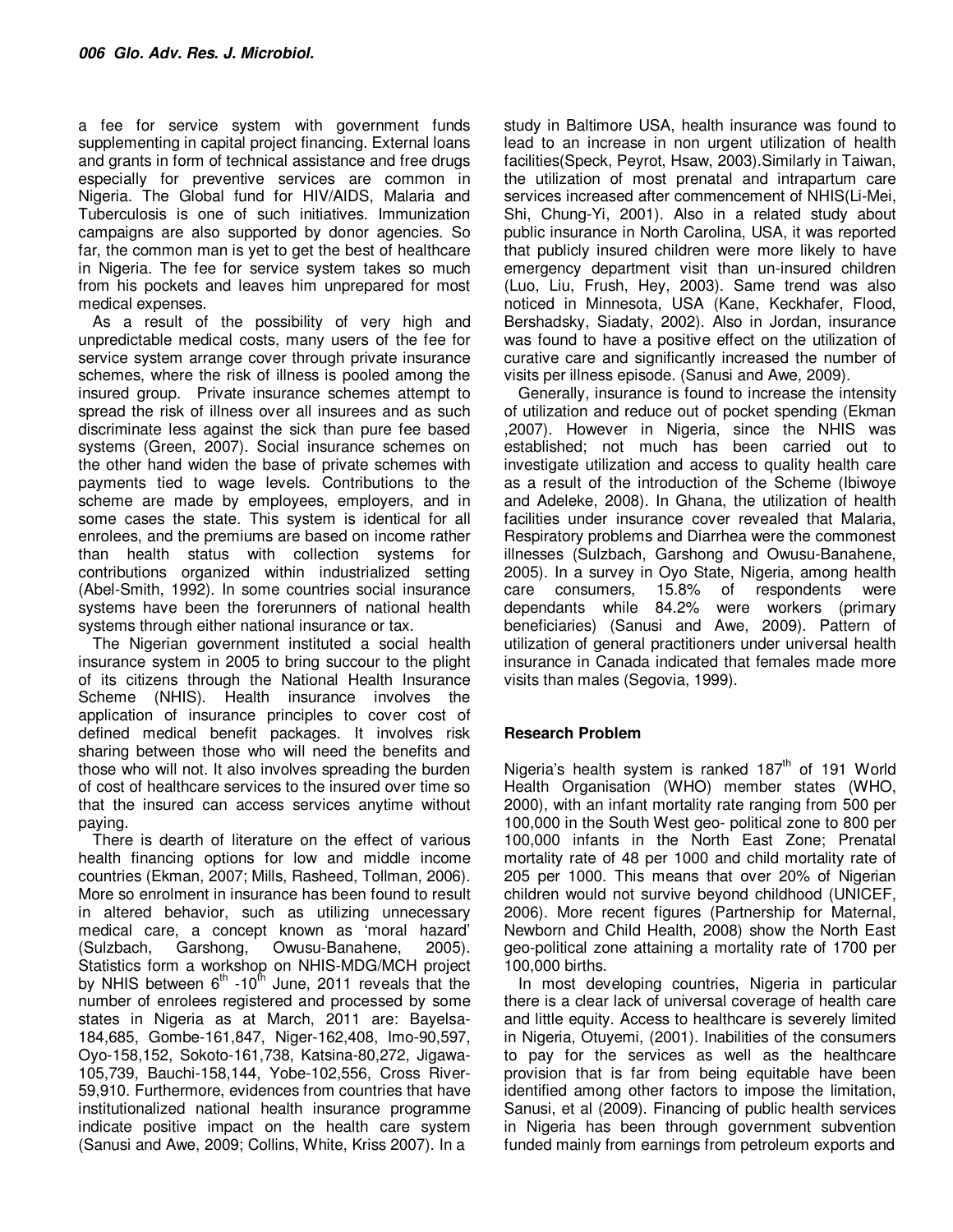user fees for patients. Decline in funding for healthcare commenced after the mid 1980's following a drastic reduction in revenue from oil exports, mounting external debts burden, structural adjustment programme and rapid population growth rate, Shaw et al (1995). The result as in most other developing countries was a rapid decline in the quality and effectiveness of publicly provided healthcare services, Shaw, et al (1995). Funding of healthcare in Nigeria has not only affected the quality of healthcare services but led to impoverished health standard of the populace. Gana (2010), identified these funding challenges as low level of public (government) spending, high burden of healthcare costs on individuals and households (70% of all expenditure); thus ranking Nigeria as the country with the second highest level of out-of-pocket spending on health financing in the world.

More worrisome is the fact that the Nigerian System allows private healthcare providers as major stakeholders despite the establishment of the NHIS. The extent of coverage of the NHIS is such that artisans, farmers, sole proprietors of businesses, street vendors, traders and the unemployed are not yet accounted for. Even within the formal sector, not all government and corporate organisation employees are enrolled within the scheme. Our public and private hospitals therefore are still operating on a fee for service basis for the majority of its clients. Besides that, long queues are still usual sites while the issue of unavailability of required services is rearing its ugly head in NHIS approved hospitals. In addition, there is still weak and ineffective referral systems' resulting in over burdened secondary and tertiary health facilities. Furthermore, education of the teaming populace on the pros and cons and the need to participate in the NHIS is also a challenge yet to be surmounted. In view of the aforementioned, this study seeks to assess the extent of coverage of the scheme and the degree to which the enrolees are satisfied with the Scheme in Jos.

## **Research Questions**

i. What proportion of people in Jos is benefiting from the scheme?

ii. What proportion of the beneficiaries is satisfied with the scheme?

## **Objective of the Study**

The main purpose of this study is to evaluate the performance of the NHIS within Jos metropolis while the specific objectives include:

i.To determine the percentage of enrolees that have benefited from NHIS

ii. To determine the level of satisfaction with NHIS.

## **Research Hypotheses**

#### **Hypothesis I**

Ho: The enrolees have not significantly benefited from NHIS in Jos.

#### **Hypothesis II**

Ho: A significant percentage of the enrolees are not satisfied with NHIS in Jos.

## **Scope of the Study**

The primary area of focus for this study will be the communities within Jos metropolis. This will include the working populace who are adults above the age of eighteen (18) years in Jos North, Jos South and Jos East Local Government Areas (LGA's) of Plateau State who have enrolled into the scheme. The period under study is 2005 to 2010. The choice of this period coincides with the start of NHIS in the country.

#### **Significance of the Study**

It is hoped that this study will serve as an available reference source and will help other researchers in this field; thus contributing to the existing literature. Moreover, the study will help government and managers of the scheme in policy formulation and administration for better service delivery and improvements in the scheme.

## **LITERATURE REVIEW**

## **Concept of National Health Insurance Scheme (NHIS)**

National Health Insurance Scheme is a form of formal sector social health insurance programme. It is a social health security system in which the health care of an employee is paid for by both the employer and employee. This is achieved by monthly deductions of 5% of basic salary from an employee and another 10% of basic salary paid by the employee's employer which is then pooled together and used for all enrolees. In social health insurance there is cross subsidisation where the healthy subsidize for the ill, the young subsidize for the old and the higher income group subsidises for the lower income group. Therefore, social health insurance is a social security system that guarantees the provision of a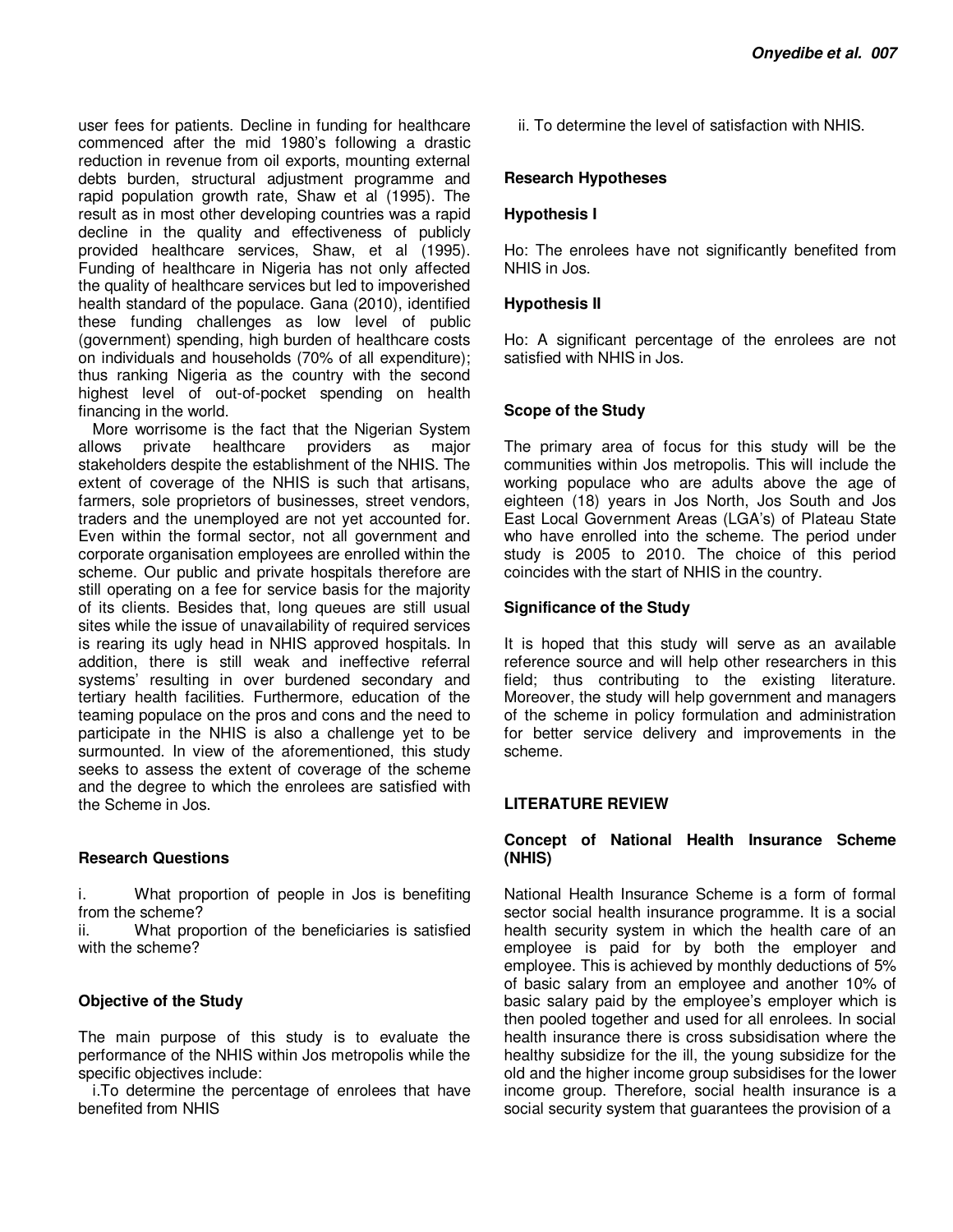benefit package of health care services paid from funds created by pooling the contributions of participants.

## **Global Perspective of Social Health Insurance**

According to the (WHO 2000) health is a state of complete physical, mental and social well being and not just the absence of disease or infirmity. This definition looks like an aberration in Nigeria and if we go strictly by it, no

Nigerian can be said to be a healthy client for the insurance industry. Every country strives to provide for its citizens affordable and accessible healthcare. In South Africa for instance, there is no nationally operated public health insurance scheme. Yet, they can boast of better health indices than Nigeria. They have private health insurance schemes that are affordable, well developed and functioning effectively and efficiently (Gana, 2010). A look at the healthcare systems of some key countries can only enlighten us more.

In the United Kingdom (UK), there is the National Health Scheme (NHS) which is a publicly funded healthcare system for all residents of the UK. No premiums are collected, costs are not charged at the patient level and costs are not prepaid from a pool. It is actually not an insurance system but it does achieve the main aim of insurance which is to spread financial risk arising from ill health directly from general taxation. The United States health care system on the ether hand relies heavily on private health insurance, which is the main source of coverage for most Americans.

In Canada, public and private schemes exist; most health insurance schemes in Canada are administered at the level of provinces under the Canadian Health Act, which requires all people to have free access to healthcare. About 65% of Canadians have some form of supplementary private health insurance; many of them receive it through their employers. (Gana, 2010)

France operates a solidarity system. It has both public and private schemes. The peculiarity of the French system is that; the more ill a person becomes, the less the person pays. This means that for people with serious or chronic illness, the insurance system reimburses them 100% of expenses, and waives co-payment charges. Complementary private health insurance is also available. (Gana, 2010)

In Australia functional public health insurance exists alongside private schemes. The public health system (Medicare) ensures free universal access to hospital treatment and subsidised out-of-hospital medical treatment. Medicare is funded by 1% levy on all taxpayers, an extra 1% levy on high income earners as well as general government revenue. Some private health insurers are for profit while some non profit health insurance organisations are also operational

The sickness fund of Germany is a health insurance scheme paid for by employers and employees and

managed by not-for-profit organisations. It is characterised by private provider base, efficient management, adequate investment and effective control of provider and purchaser behaviour. In Chile, public and private schemes exist, but like in most countries of Latin America, patients are migrating from public to private schemes (Korte 1992).

The Nigerian System allows private healthcare providers as major stakeholders despite the establishment of the NHIS. The extent of coverage of the NHIS is such that artisans, farmers, sole proprietors of businesses, street vendors, traders and the unemployed are not yet accounted for. Even within the formal sector, not all government and corporate organisation employees are enrolled within the scheme. Our public and private hospitals therefore are still operating on a fee for service basis for the majority of its clients Gana (2010).

## **Structure of the NHIS**

The very design of the organizational structure of the NHIS is in itself a control measure aimed at ensuring an efficient, effective and economical scheme. The NHIS is constituted of the following bodies: (i) The council (ii) State licensure boards (iii) State health insurance offices (iv) Standards committee and inspectorate systems (v) Health maintenance organizations (vi) Health insurance companies (public and private) (vii) Arbitration boards (viii) Malpractice insurance schemes (ix) Banks and banking systems and (x) Tribunals. Funding will be by contribution of 5% of enrolees' basic salary while the employer contributes 10% of enrolees' basic salary to the scheme monthly. (NHIS, 2005). The insured shall choose his primary health care provider who is associated with the HMO's. The primary health care provider is to be registered by the NHIS according to the guidelines of the standards committee made up of statutory professional registration boards. The state licensure boards approve premises for practice by the health care provider.

Liability insurance companies (public and private) will provide professional indemnity cover (malpractice insurance) for health care providers. The role of the arbitration boards will be to handle conflicts between the above relationships.

## **Benefits of NHIS**

Benefits of the scheme include outpatient care, pharmaceutical care as in NHIS essential drug list, diagnostic tests as in NHIS diagnostic test list, maternal care for up to four (4) life births; preventive care (immunization, health education, antenatal and postnatal care), hospital care (limited to 15 days in a year and admission in the general ward), eye care and preventive dental care. (Obadofin, 2006) Beneficiaries do not need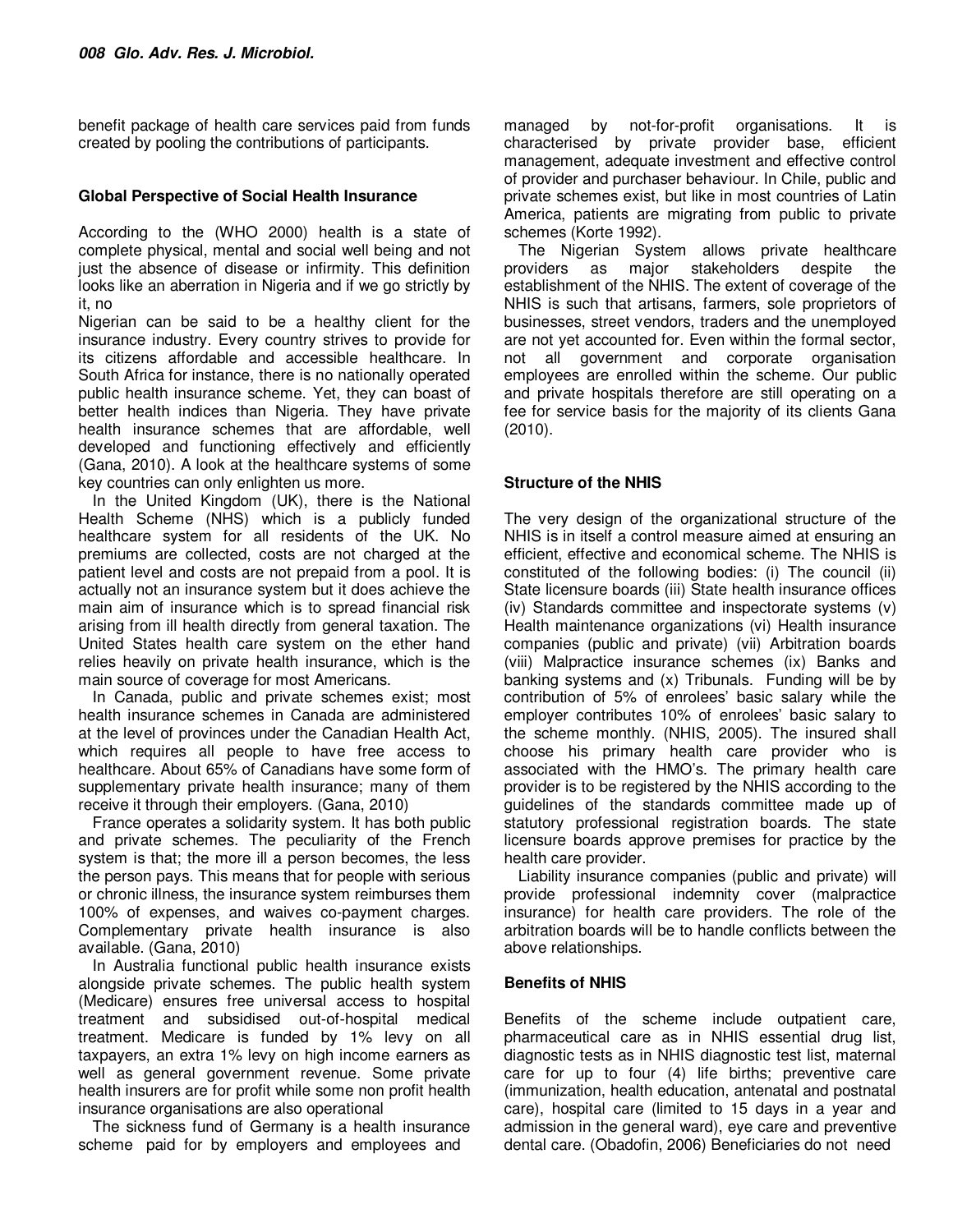cash to access treatment when required except the 10% co-payment for the cost of drugs. Thus the usual practice of converting assets to cash especially in catastrophic illnesses can be avoided. In fact, the ministry of health asserts that the benefit package in the NHIS is the most comprehensive in the world.

#### **Exclusions of NHIS**

The NHIS package has certain healthcare services that are not covered in the scheme. These exclusions are either total or partial. Total exclusions healthcare services such as occupational or industrial injuries, radiologic investigations like computerized tomography (CT) scan, magnetic resonance imaging (MRI), epidemics, cosmetics surgeries, open heart surgeries, neurosurgeries, and family planning commodities are totally excluded from the NHIS. Injuries arising from natural disasters, earthquakes, landslides, conflicts, social unrests, riots and

wars are not included in the benefit package. Similarly, injuries arising from extreme sports such as car racing, polo, boxing and wrestling are also not covered by the NHIS. Epidemics and therapies accruing from drug abuse and addiction, transplant and surgical repairs of congenital anomalies and purchase of spectacles are also excluded (Obadofin, 2006).

Partial exclusions also exist. Generally, conditions of sizable prevalence, social importance and high cost are partially covered by the scheme. Terms of the partial coverage are such that the HMO pays 25% while the employer or employee pays 75% of the cost of the healthcare service. This applies to surgeries like prostatectomy, myomectomy and orthopedic repairs. In the case of high technological investigations in life saving emergencies; the HMO pays 10% while others pay 90% of the total cost of the service. Investigations like CT scan and MRI are included here. Other investigations like mammography, Pap smear, tumour markers, hormonal assays, laparoscopic or fluoroscopic tests, radio opaque studies and barium studies are also covered in this way. (Obadofin, 2006)

#### **Challenges of Service Delivery**

In 2005, the NHIS published guidelines for standard treatment of patients by healthcare providers. This was as a result of the concerns the management of the scheme had on the effects of unwarranted overuse of the system and on the solvency and sustainability of the scheme. Overuse would arise from improper provider behaviours through overprescribing, over treatment, undue generation of patients' visitation and unnecessary use in technology in order to attract more income. Under these guidelines, monitoring and evaluation is carried out jointly by the NHIS and the HMO's (NHIS, 2005).

Despite the published protocol, most of these practices are common place in our health institutions. In addition,

long queues are still usual sites while the issue of unavailability of required services has started rearing its ugly head in NHIS approved hospitals. In addition, there is still weak and ineffective referral systems' resulting in over burdened secondary and tertiary health facilities. Furthermore, education of the teaming populace on the pros and cons and the need to participate in the NHIS is also a challenge yet to be surmounted.

Moreover, available financing risk protection under the NHIS is very limited in coverage and scope. Several very important and hitherto expensive healthcare services are excluded from the scheme, while common ailments that can be treated easily and very affordable are financed by the scheme.

## **METHODOLOGY**

For this study, the population is the entire inhabitants of Jos city. Jos metropolis is comprised of three LGA's with a total population of 821,618 persons distributed thus: Jos North (429,300), Jos South (306,716) and Jos East (85,602) (www.plateaustategov.ng). However, since it is not feasible to reach the entire population of 821,618, a sample size has to be determined.

The minimum sample size has been calculated using the following formula (Araoye, 2004)

 $N = Z^2Pq / D^2$ ;  $N = minimum$  sample size required;  $Z =$ standard normal deviation set at 1.96 which corresponds to the 95% confidence level;  $P =$  expected prevalence rate (%) = 15%  $q= 1-p$ . (1 - 0.15 = 0.85)  $d=$  degree of accuracy desired set at 0.05.

 $N = 1.96^2 \times 0.15 \times 0.85 = 3.842 \times 0.15 \times 0.85 =$ 195.94

0.05 0.0025

Therefore, approximately 200 respondents will be sampled in this study. The approach will be to sample 20 persons in each of 10 different locations within the three LGA's of Jos Metropolis.

#### **Method of Data Collection**

For this study, primary data came from persons who are adults above the age of eighteen (18). Questionnaire was used as the means of collecting data. Thus, the study was structured questionnaire administered to respondents as the principal method of data collection.

Questionnaire was chosen as the suitable instrument for data collection considering the fact that it is cost effective, ensures uniformity, avoids ambiguity, avoids errors, saves time and has a relatively high degree of standardization.

## **Method of Data Analysis**

In this study, Chi square will be used as a tool to analyze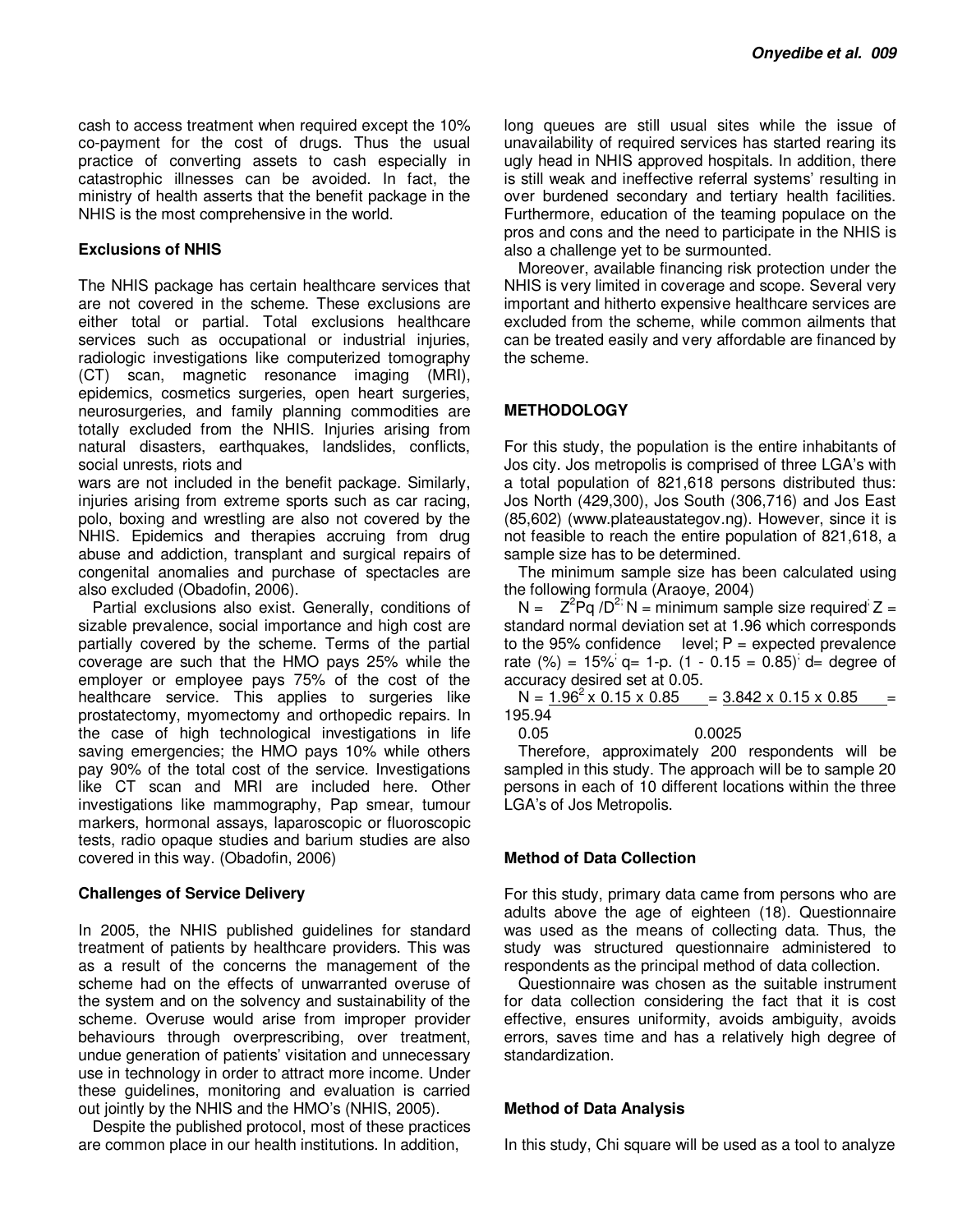Summary of responses to questionnaire statements

| <b>Statement</b>                                       | <b>Options</b>   | <b>Responses</b> | Percentage |  |
|--------------------------------------------------------|------------------|------------------|------------|--|
|                                                        |                  |                  |            |  |
| I am aware of the NHIS<br>1.                           | Agree            | 116              | 58%        |  |
| 2.<br>I have benefited from the NHIS                   | <b>Disagree</b>  | 60               | $30\%$     |  |
| 3.<br>I am satisfied with the services I               | <b>Strongly</b>  | 123              | 61.5%      |  |
| have received in the NHIS                              | <b>Disagree</b>  |                  |            |  |
| I have required a service in the<br>4.                 | <b>Disagree</b>  | 72               | 26%        |  |
| past that is not covered in the NHIS                   |                  |                  |            |  |
| The scheme is worth<br>5.<br>the                       | <b>Undecided</b> | 104              | 52%        |  |
| contributions I and my employers are                   |                  |                  |            |  |
| making.                                                |                  |                  |            |  |
| I prefer the NHIS to the fee for <b>Strongly Agree</b> |                  | 82               | 41%        |  |
| service system                                         |                  |                  |            |  |
| The NHIS is a waste of time and                        | Strongly         | 72               | 36%        |  |
| money                                                  | disagree         |                  |            |  |
| The NHIS does not provide<br>8.                        | <b>Strongly</b>  | 72               | 36%        |  |
| better healthcare services                             | disagree         |                  |            |  |
| 9. I would prefer an increase in my <b>Undecided</b>   |                  | 88               | 44%        |  |
| contributions from 5% to 7.5% or 10% to                |                  |                  |            |  |
| allow inclusion of other excluded services             |                  |                  |            |  |



the data.

Formula:  $=\sum (f \circ -f e)^2 / fe$ 

Where  $\Sigma =$  summation; Fo= observed; Fe= expected

The degree of freedom can be calculated using the formula

 $df = (r-1)(c-1)$  Where  $r =$  number of rows;  $c =$ number of column

#### **DATA ANALYSIS AND RESULTS**

The table and the diagram above reveal that 116(58%) agreed that they are aware of the NHIS, 60(30%) disagreed that they have benefited from NHIS. 68(34%) of the respondents strongly agreed that they are satisfied with the services they have received in the NHIS, 72(36%) disagreed that they have required service in the past that is not covered in the NHIS.

104(52%) were undecided as to whether the scheme is worth the contributions they and their employers are making or not, 82(41%) strongly agreed that they prefer NHIS to the fee for service system, 72(36%) strongly disagreed that the NHIS is a waste of time and money. Finally, 88(44%) of the respondents did not decide if they would prefer an increase in my contributions from 5% to 7.5% or 10% to allow inclusion of other excluded services.

#### **Tests of Hypotheses**

#### **Hypothesis I**

 $DOF = (R - 1) (C - 1)$ ; Level of significance = 5% (0.05) DOF=  $(4 - 1)$   $(5 - 1)$ , DOF=  $(3)(4) = 12$ Calculated Value =  $24.1$  Critical Value =  $21.03$ **Where:**  $X^2$  = Chi square, Fo = Observed frequency Fe = Expected frequency,  $\Sigma$  = Summation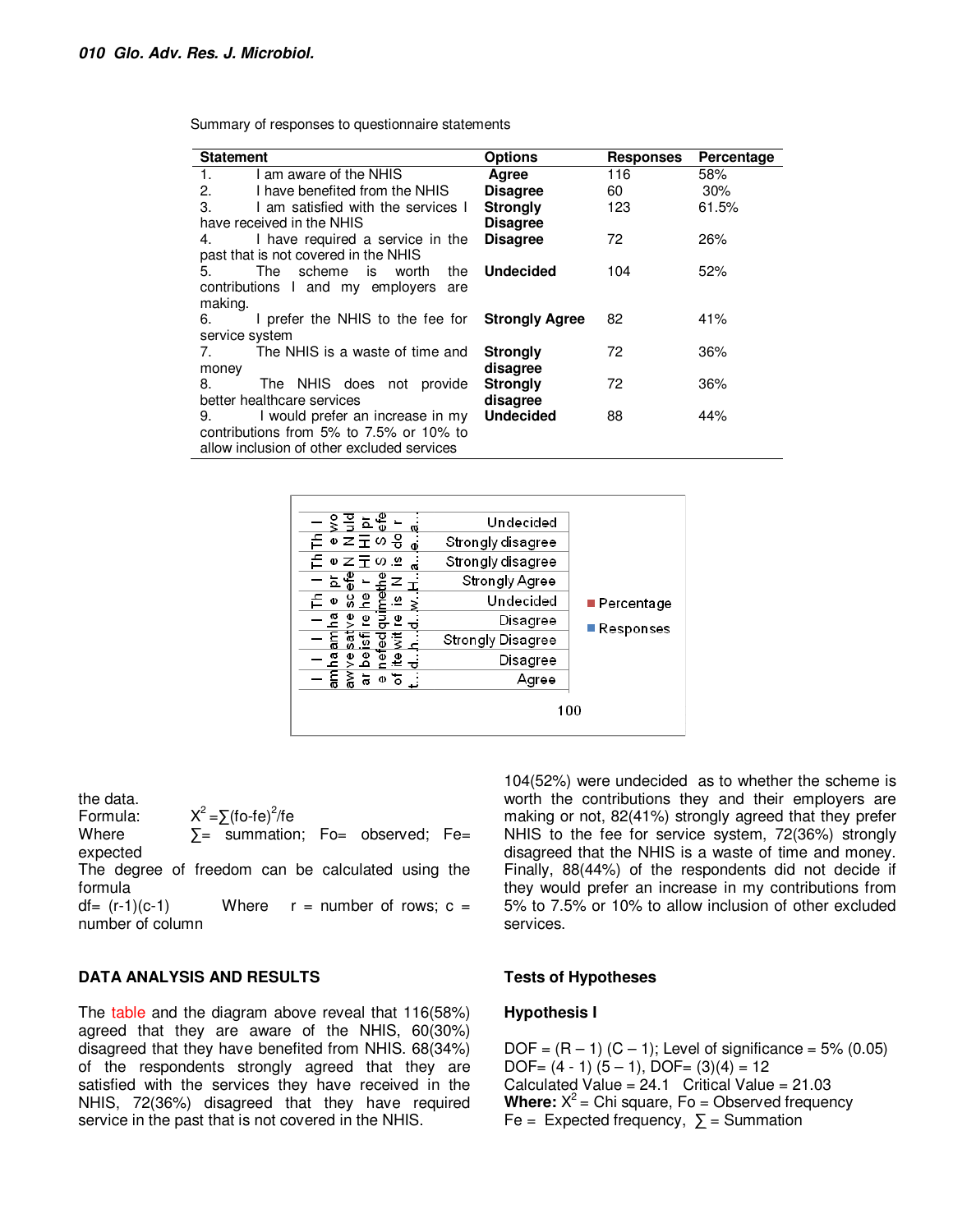| <b>Options</b> | <b>Responses</b>         |           |             |                 |                             |       |  |
|----------------|--------------------------|-----------|-------------|-----------------|-----------------------------|-------|--|
|                | <b>Strongly</b><br>Agree | Agree     | Indifferent | <b>Disagree</b> | Strongly<br><b>Disagree</b> | Total |  |
| A              | 13(13.95)                | 11(13.73) | 8(5.63)     | 5(4.73)         | 8(6.98)                     | 45    |  |
| в              | 35(24.80)                | 22(24.4)  | 10(10.00)   | 5(8.4)          | 8(12.4)                     | 80    |  |
| C              | 4(8.99)                  | 8(8.85)   | 2(3.63)     | 63.05           | 9(4.50)                     | 29    |  |
| D              | 10(14.26)                | 20(14.03) | 5(5.75)     | 5(4.83)         | 6(7.13)                     | 46    |  |
| Total          | 62                       | 61        | 25          | 21              | 31                          | 200   |  |

**Ho:** Ho: The enrolees have not significantly benefited from NHIS in Jos.

**Ho**: A significant percentage of the enrolees are not satisfied with NHIS in Jos.

| <b>Options</b> | Responses        |                  |                    |                  |                    |       |
|----------------|------------------|------------------|--------------------|------------------|--------------------|-------|
|                | Verv             | <b>Satisfied</b> | <b>Indifferent</b> | <b>Not</b>       | <b>Not</b><br>Verv | Total |
|                | <b>Satisfied</b> |                  |                    | <b>Satisfied</b> | <b>Satisfied</b>   |       |
| A              | 13(13.95)        | 11(13.73)        | 8(5.63)            | 5(4.73)          | 8(6.98)            | 45    |
| в              | 35(24.80)        | 22(24.4)         | 10(10.00)          | 5(8.4)           | 8(12.4)            | 80    |
|                | 4(8.99)          | 8(8.85)          | 2(3.63)            | 6(3.05)          | 9(4.50)            | 29    |
|                | 10(14.26)        | 20(14.03)        | 5(5.75)            | 5(4.83)          | 6(7.13)            | 46    |
| <b>Total</b>   | 62               | 61               | 25                 | 21               | 31                 | 200   |

DOF = Degree of freedom

#### **Decision Rule**

Reject  $H_0$ , if the calculated chi-square is greater than the tabulated chi-square. Since the  $x^2$  calculated value 24.1 is greater than the  $x^2$  tabulated value of 21.03, reject H<sub>0</sub> and accept  $H_A$  (alternative hypothesis) which states that the enrolees have significantly benefited from NHIS in Jos.

## **Hypothesis II**

 $DOF = (R - 1)$   $(C - 1)$ ; Level of significance = 5%  $(0.05)$ ; DOF=  $(4 - 1)$   $(5 - 1)$ , DOF=  $(3)(4) = 12$ Calculated Value =  $24.1$  Critical Value =  $21.03$ ; Where:  $X^2$  = Chi square, Fo = Observed frequency Fe = Expected frequency,  $\Sigma$  = Summation; DOF = Degree of freedom

## **Decision Rule**

Reject  $H_0$ , if the calculated chi-square is greater than the tabulated chi-square. Since the  $x^2$  calculated value 24.1 is greater than the  $x^2$  tabulated value of 21.03, reject  $H_0$ and accept  $H_A$  (alternative hypothesis) which states that a significant percentage of the enrolees are satisfied with NHIS in Jos.

## **SUMMARY OF FINDINGS**

The findings in this study show that only 24% of adults are enrolled in the scheme most of whom are government employees between the ages of 18 and 40

years. 58% of respondents were aware of the existence of the scheme and 61.5% have benefitted from the scheme. Of the 24% enrolled in the scheme, 61.5% were satisfied while 26% expressed dissatisfaction with the services received in the scheme. Notably, 41% of respondents preferred the NHIS to the fee for service system while 54% preferred the NHIS to private insurance schemes. Only 14% preferred private insurance or the fee for service to the NHIS. Another 44% would prefer an increase in their contributions from 5% to 7.5% or 10% to allow inclusion of other services excluded in the benefit package. Yet another 52% opines that the the contribution for NHIS is a worthwhile venture.

## **CONCLUSION**

Based on the findings, it can be concluded that the level of enrolment into the NHIS is still very poor which inevitably contributes to the poor health status of Nigerians and the dismal health indices recorded in our health institutions. The level of dissatisfaction in the scheme is also a cause for concern that requires immediate attention from both the HMO's and the healthcare providers. Sources of dissatisfaction included poor registration services, poor referral system, delays in receiving required services and unavailability of required service. The non coverage by the insurance scheme of some of the services required by enrolees is a policy issue which can only be dealt with at the level of policy formulation. Suffice to note that some enrolees (44%) will not mind increasing their contributions into the scheme in as much as these services would be covered in the benefit package.